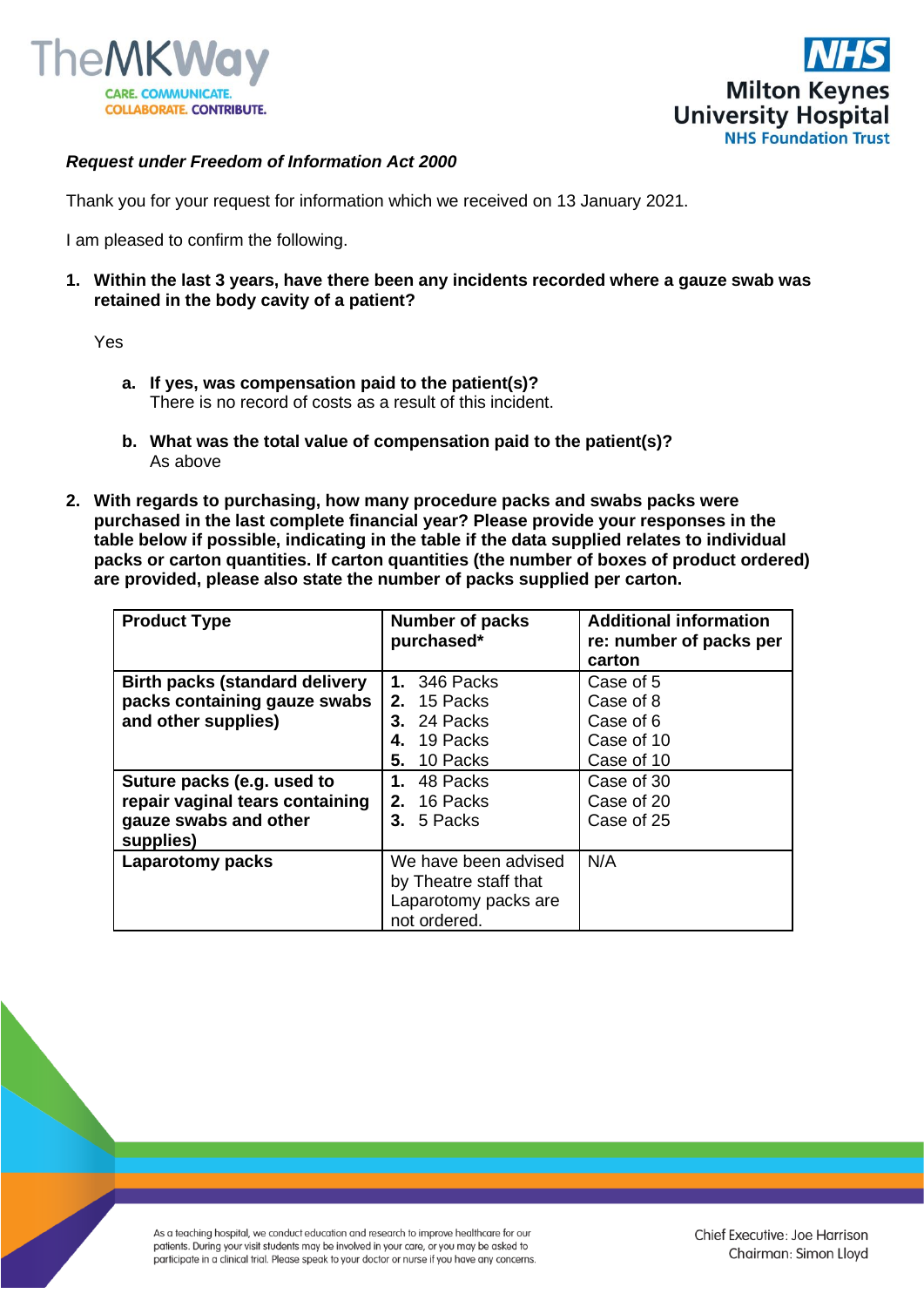| Swab packs (packs of 5 swabs | <b>Various Sizes Used:</b> |               |
|------------------------------|----------------------------|---------------|
| used in surgery to pack open | 1. 4 Packs                 | Case 200      |
| wounds, absorb blood etc).   | <b>2.</b> 19 Packs         | Case 200      |
|                              | 1 Pack<br>3.               | Case 100      |
|                              | 2 Packs<br>4.              | Case 200      |
|                              | 5. 2 Packs                 | Case 96       |
|                              | <b>6.</b> 17 Packs         | Case 30       |
|                              | 16 Packs<br>7.             | Case 20       |
|                              | 8. 4 Packs                 | Pack 6        |
|                              | <b>9.</b> 13 Packs         | Pack 28       |
|                              | <b>10.</b> 2 Packs         | Pack 30       |
|                              | <b>11.53 Packs</b>         | Pack 15       |
|                              | <b>12. 3 Packs</b>         | <b>Box 20</b> |
|                              | <b>13.</b> 100 Packs       | Pack 25       |
|                              | 14.4217 Packs              | Pack 25       |
|                              | <b>15.28 Packs</b>         | Pack 25       |
|                              | <b>16.</b> 12 Packs        | Pack 25       |
|                              | <b>17.</b> 1 Pack          | <b>Box 70</b> |
|                              | <b>18. 3 Packs</b>         | <b>Box 70</b> |
|                              | <b>19.</b> 1 Pack          | <b>Box 25</b> |
|                              | <b>20.</b> 9 Pack          | <b>Box 25</b> |

**3. Regarding brands and suppliers, which brands of product are being used and who is supplying them?**

| <b>Product Type</b>          | <b>Brands used</b> | <b>Supplied by</b>         |
|------------------------------|--------------------|----------------------------|
| <b>Birth packs (standard</b> | 1. Rocialle        | Rocialle                   |
| delivery packs containing    | 2-5. Unisurge      | Unisurge                   |
| gauze swabs and other        |                    | <b>NHS Supply Chain</b>    |
| supplies)                    |                    |                            |
| Suture packs (e.g. used to   | Rocialle<br>1.     | Rocialle                   |
| repair vaginal tears         | 2.<br>Instrapac    | <b>Robinson Healthcare</b> |
| containing gauze swabs and   |                    | <b>NHS Supply Chain</b>    |
| other supplies)              | Unisurge           | <b>NHS Supply Chain</b>    |
| <b>Laparotomy packs</b>      | N/A                | N/A                        |
| Swab packs (packs of 5       | 1.<br>Ray Trace    | <b>NHS Supply Chain</b>    |
| swabs used in surgery to     | 2.<br>Ray Trace    |                            |
| pack open wounds, absorb     | Ray Trace<br>3.    |                            |
| blood etc).                  | 4.<br>Ray Trace    |                            |
|                              | 5.<br>Ray Trace    |                            |
|                              | 6. Ray Trace       |                            |
|                              | 7. Ray Trace       |                            |
|                              | 8. Premier         |                            |
|                              | <b>Detex</b><br>9. |                            |
|                              | <b>10. Premier</b> |                            |
|                              | 11. Premier        |                            |
|                              | 12. CliniGauze     |                            |
|                              | 13. Unisurge       |                            |
|                              | 14. Unisurge       |                            |
|                              | 15. Unisurge       |                            |
|                              | 16. Clinigauze     |                            |
|                              | 17. Clinigauze     |                            |
|                              | 18. Clinigauze     |                            |
|                              | 19. Clinigauze     |                            |